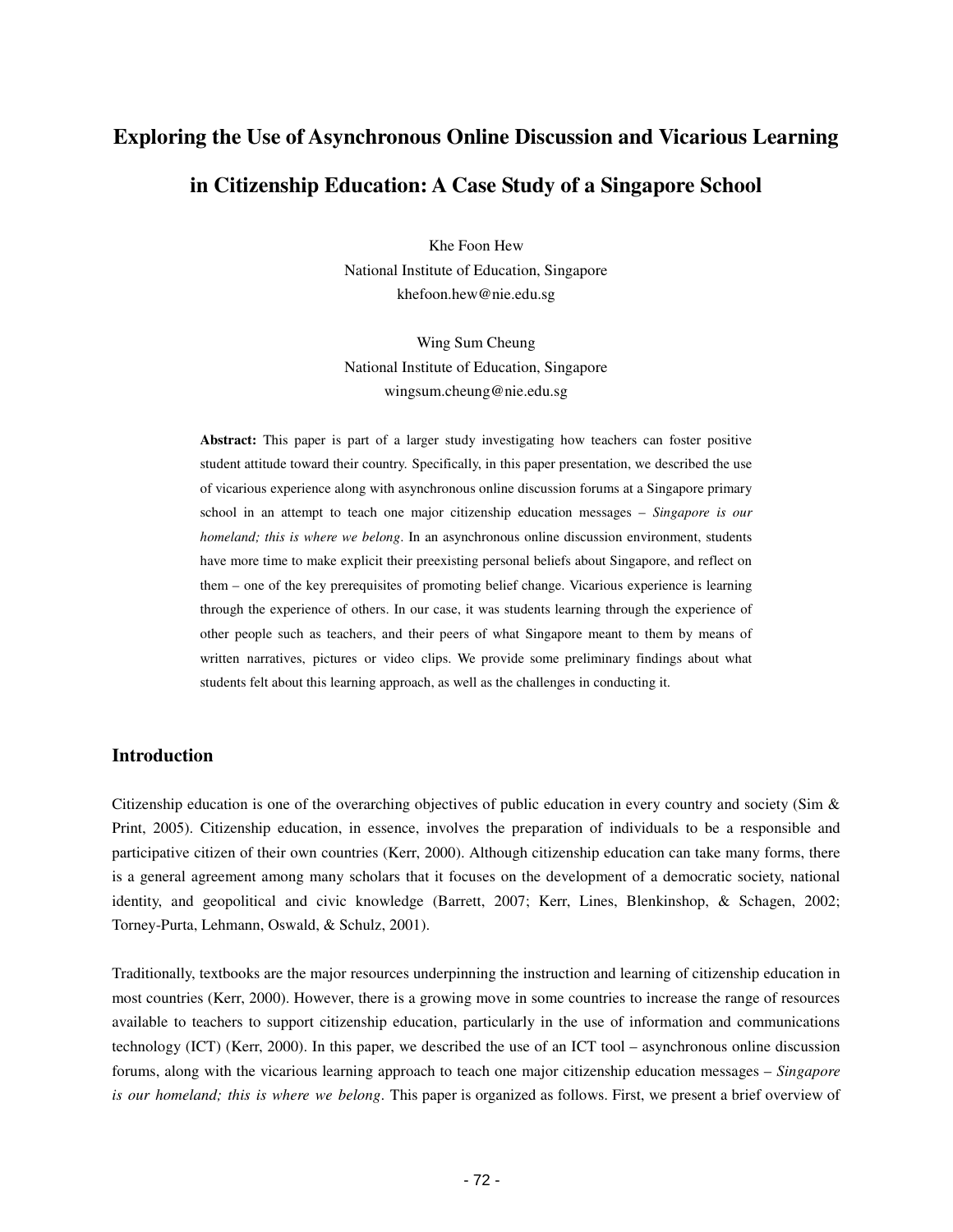citizenship education in Singapore, attitudes and beliefs, asynchronous online discussion, as well as vicarious learning. We then describe the citizenship education project in detail. This is followed by the findings, and conclusion of the project.

## **Background**

#### **Citizenship Education in Singapore**

Citizenship education in Singapore has appeared in many forms throughout the years since Singapore attained self-government in 1959. Citizenship education was originally taught as Ethics between 1959 and 1966; it was later replaced by Civics in 1967, Education for Living in 1973, Being and Becoming and Good Citizens in the late 1970s, Religious Knowledge and Confucian Ethics in 1982, Civics and Moral Education in 1992, and National Education in 1997 (Sim & Print, 2005). Perhaps some of the most extensive changes to citizenship education have been related to National Education (Han, 2000). National Education is deliberately aimed at developing positive knowledge and attitudes of Singapore's young citizens (Sim & Print, 2005). There are in total six main National Education messages (Ministry of Education, 2007): (a) Singapore is our homeland; this is where we belong, (b) We must preserve racial and religious harmony, (c) We must uphold meritocracy and incorruptibility, (d) No one owes Singapore a living, (e) We must ourselves defend Singapore, and (f) We have confidence in our future. In this paper, we focus on the first National Education message – Singapore is our homeland; this is where we belong.

#### **Attitudes and Beliefs**

Although many researchers use attitudes as a term which includes beliefs (Eleftherios & Theodosios, 2007), a clear distinction between these two terms would better serve our purpose in this paper. Attitudes can be defined as specific feelings that indicate whether a person likes or dislikes something (Havelka, 2003; Simpson, Koballa, Oliver, & Crawley, 1994). In the context of our citizenship education project, student attitudes toward Singapore may be conceptualized as students liking or disliking Singapore. Beliefs, on the other hand, can be defined as premises or suppositions about something that are felt to be true (Calderhead, 1996). Scholars posit that beliefs are largely *cognitive* in nature (McLeod, 1992); representing the information or knowledge that an individual has concerning an object (Havelka, 2003).

Beliefs can determine a person's attitude (Bodur, Brinberg, & Coupey, 2000; Havelka, 2003). Thus, having a certain set of beliefs toward Singapore (e.g., a belief that Singapore is a safer place to live compared to other cities or countries), an individual then forms a favorable or unfavorable attitude toward the country (e.g., liking or disliking Singapore), which can ultimately lead to a particular behavior being performed (e.g., staying in Singapore or leaving it). If, as Bodur et al. (2000) and Havelka (2003) suggested, beliefs are foundational to attitudes, then students' beliefs toward Singapore must first be fostered or changed before a positive attitude toward the country can be expected. How, then, is belief change most likely to occur?

According to Posner, Strike, Hewson, and Gertzog (1982), belief change can happen if an individual is dissatisfied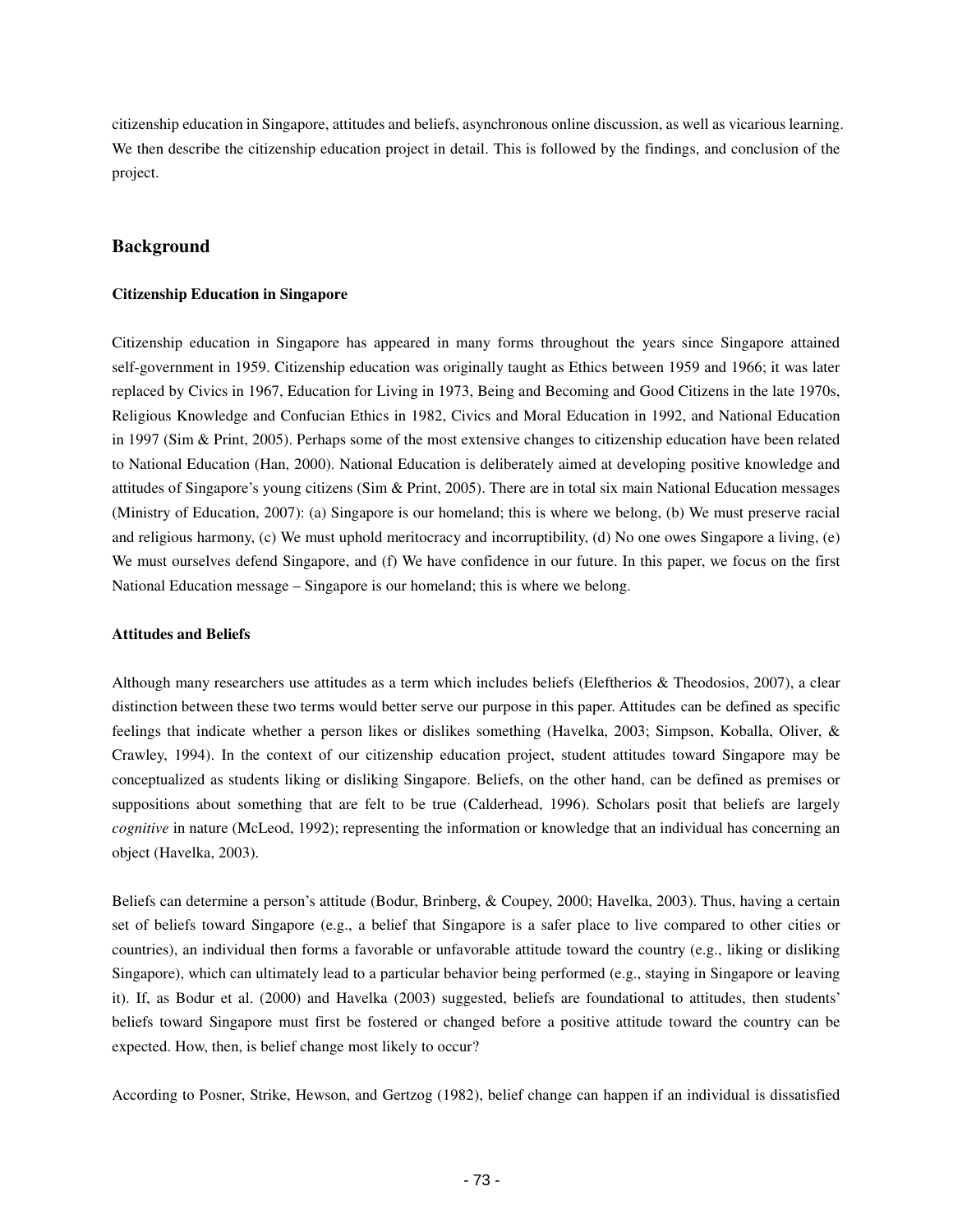with his or her existing beliefs. This is most likely to occur when existing beliefs are challenged or when new beliefs cannot be incorporated into existing ideas (Ertmer, 2005). However, in order to do that, any educational program or project that aims to foster belief change among students must first require students "to make their preexisting personal beliefs explicit; it must challenge the adequacy of those beliefs; and it must give novices extended opportunities to examine, elaborate, and integrate new information into their existing belief systems" (Kagan, 1992, p. 77).

#### **Asynchronous Online Discussion**

Asynchronous online discussion refers to "the exchange of messages via computer networks where participants need not be online simultaneously" (Cheung & Hew, 2006, p. 2). Every participant in an asynchronous online discussion environment can choose to post and respond to messages at any time or from any geographical location, and views the messages many times and long after the messages have been posted. Because the discourse that occurs within the forum is not real time, students thus have more time to reflect, and think about new information before contributing to the discussion (Pena-Shaff & Nicholls, 2004). This is unlike a face-to-face classroom environment where students are constrained by time to respond (e.g., 30 minutes for a typical lesson period in Singapore), and where the face-to-face discussion is usually dominated by a few vocal or outspoken students; hence leaving the shy students as well as those who wish to have more time to think little or no opportunity to participate in the discussion. In addition, since many of the current asynchronous online discussion forums are text-based, students have little choice but to express themselves in writing. The very process of writing in itself encourages students to make explicit their beliefs and assumptions – one of the key prerequisites of promoting belief change as previously mentioned (Kagan, 1992).

#### **Vicarious Learning**

Vicarious learning is learning by observing other people or reading the experiences of others. It may also refer to individuals learning by observing materials or resources such as video clips and pictures (Askew & Field, 2007). In our project, it was students learning by reading or observing the experiences of other people such as teachers, and their peers of what Singapore meant to them by means of materials such as written narratives, pictures or video clips. Vicarious learning provides a unique opportunity for students to reflect and consider their own preconceptions, or preexisting beliefs and assumptions (Muller, Sharma, Eklund, & Reimann, 2007). Such reflection could lead to students modifying their belief systems. Empirical research conducted in other disciplines has provided evidence supporting the notion that using vicarious learning can help develop beliefs. For example, Askew and Field (2007), examined the use of vicarious learning (e.g., pictures of novel animals paired with pictures of either scared, happy, or no facial expressions) to see the impact of such materials on children's fear beliefs. The results of two experiments indicated that children developed fear beliefs towards animals they had previously seen paired with scared faces, and that these beliefs persisted up to three months after the experiments ended.

## **Method**

The citizenship education project at Primary School A, an elementary school in Singapore, started in June 2009 and was completed about four months later. School A was a mixed gender (boys and girls) school with more than 1,500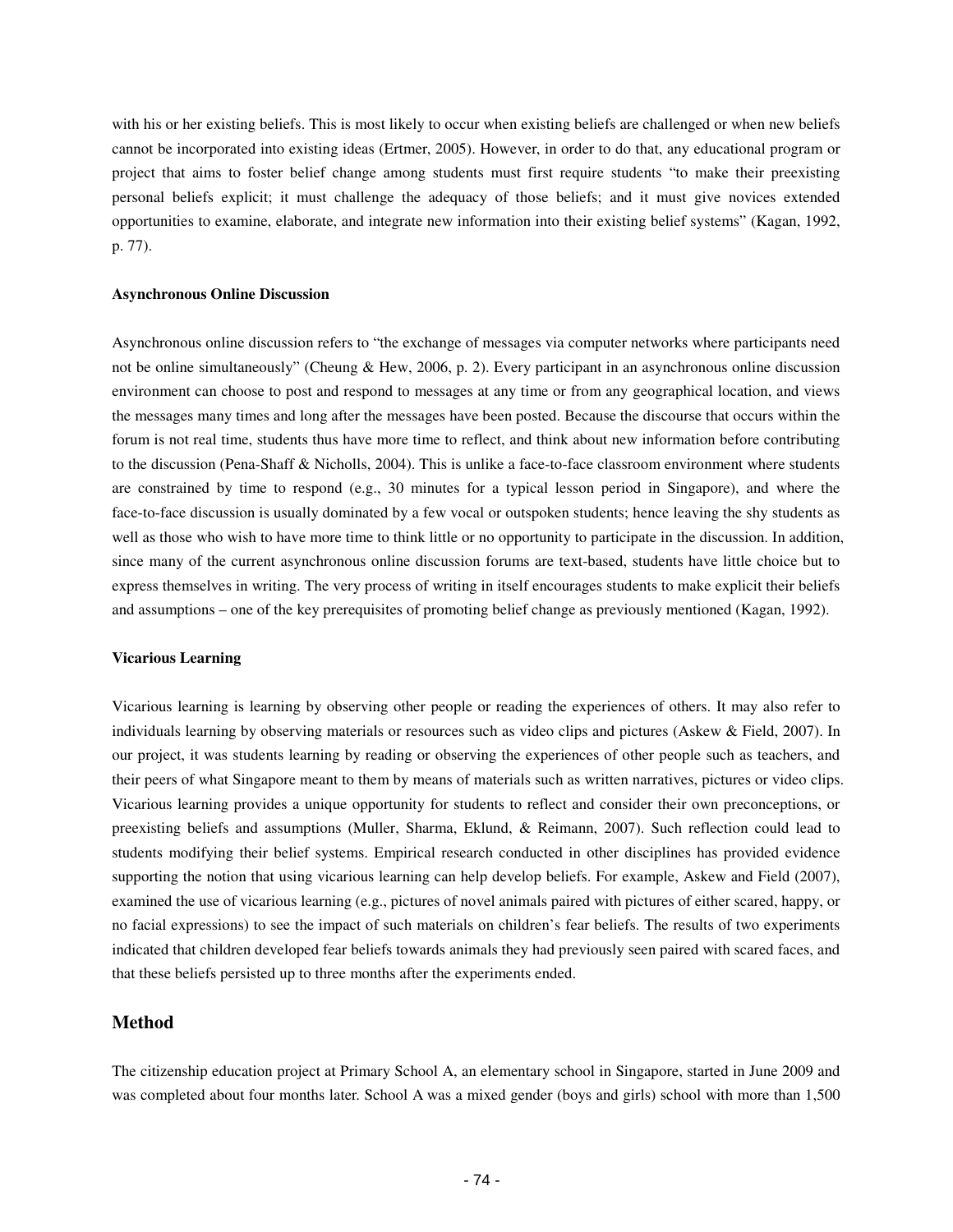pupils. A majority of the pupils in the school were Chinese Singaporean and came from families of middle to high social economic status. Two primary five classes, each with 30 pupils between the ages of 10 and 11, along with their form teachers took part in the project. There were three main phases of the project: (a) pre-implementation, (b) actual implementation, and (c) reflection.

During the pre-implementation phase, teachers were introduced to the potential benefits, and challenges of using asynchronous online discussions. They were trained on how to engage pupils in the discussions. Following the teacher training session, a training session for the primary five pupils was carried out. Pupils were taught the meaning of discussion, and were introduced to a set of ground rules and guidelines for the discussion. These include the following: (a) no rude posting, (b) one idea per message posting, (c) pupils to respond within 48 hours, and (d) pupils to support opinions with facts or personal experiences. Pupils were introduced to the BlackBoard<sup>TM</sup> online discussion platform. Essential features of the platform (e.g., creation of discussion threads and messages) were demonstrated. Pupils were also given the opportunity to try out the platform, guided by the teachers.

The actual implementation phase ran for about four months. During this duration, we focused on the theme *Appreciating Singapore*. A teacher presented cases or narratives (e.g., real-life stories of people concerning what they appreciated about Singapore) in mass lectures. The teacher also shared about what he or she appreciated Singapore. Pupils, after the lectures, proceeded to participate in an online discussion about the things they appreciated or liked about the country. Pupils were told to comment on one another's online postings. Pupils also visited the *Singapore My Home* website (www.singaporemyhome.sg.ndp\_gallery.cfm) and viewed the competition photographs posted on the web page. They then participated in a separated online discussion thread on what they liked about the photographs, as well as what the photographs meant to them. In addition, pupils re-visited the *Singapore pledge* and commented about what the pledge actually meant to them in a separate discussion thread.

At the end of the project, 54 pupils wrote individual reflection on what they had learned from the online discussions, and materials (photographs, narratives of other people). Pupils also wrote whether they had changed their feelings or attitudes toward Singapore and the reason for it. In addition, pupils wrote about the experience of using online discussion, and the use of the various resources (narratives, photographs) in learning about the National Education message and what they felt about them.

# **Results**

Overall, 92.6% of 54 pupils reported positive benefits related to appreciating the country more and learning technical knowledge/skills on using online discussions. For example:

- I feel proud to be a Singaporean.
- I learned that Singapore has a variety of things to enjoy and it is a very peaceful country.
- I feel happy that I am a Singaporean.
- I learned about the Singapore identity and I also learned how to use the discussion forums.
- I felt a great sense of belonging as I learnt that Singapore accepts any religion or race.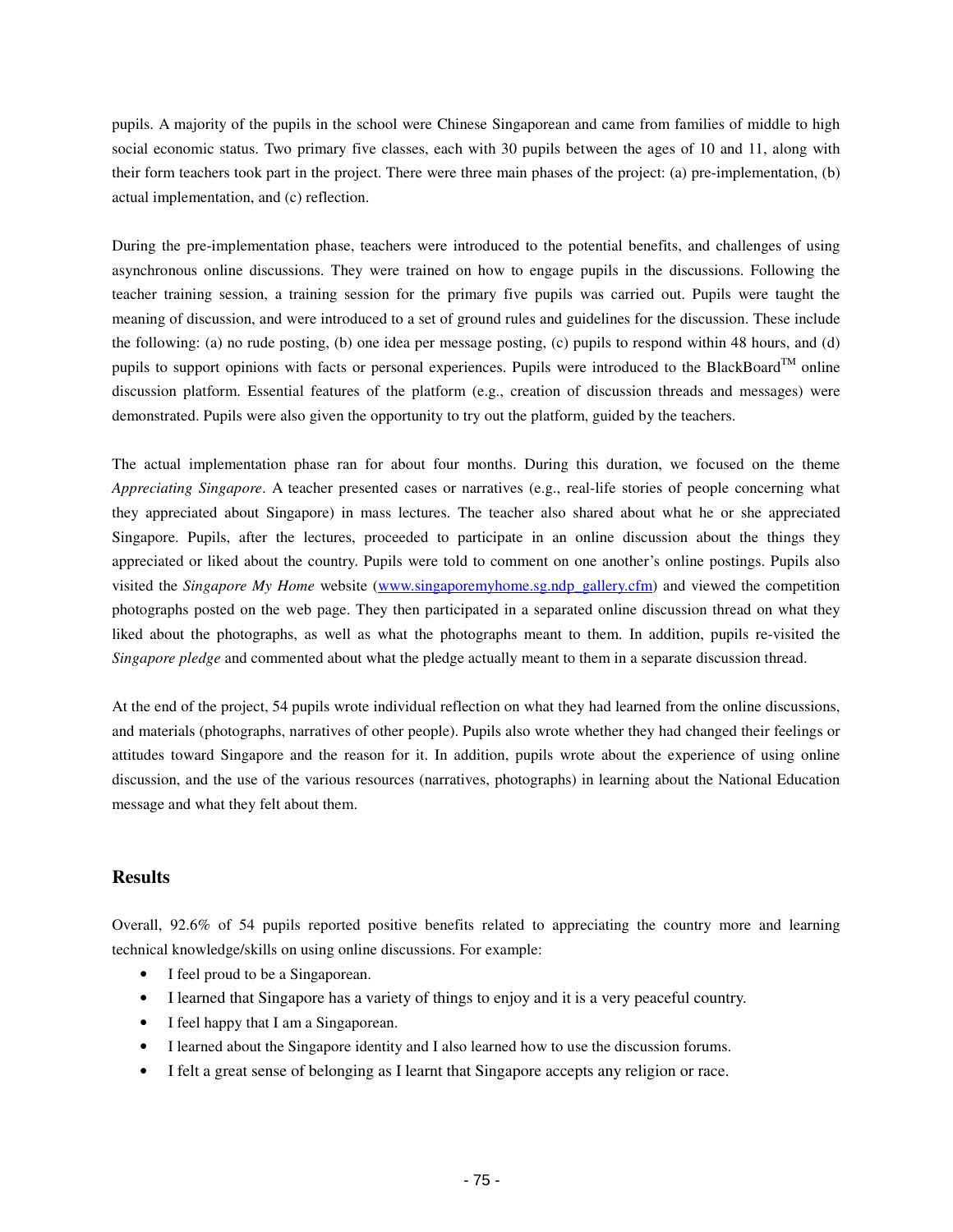In addition, a majority of the pupils (80%) reported that they enjoyed the citizenship project more, compared to the traditional teacher didactic lessons. For example:

- It was very interesting and exciting. I hope we have another project like this.
- I felt that it was meaningful and I learnt a lot.
- I felt happy but it was too short.
- I feel that we should have more time for the project.
- I feel happy. It is more interesting than normal lessons.

Eighty percent of the pupils reported that they found the use of asynchronous online discussion forums useful and beneficial to them. For example:

- The use of online discussion forums helped me make my beliefs and ideas explicit. It also helped me question or challenge the beliefs or ideas of my classmates.
- It [the asynchronous online discussion] was very useful. We can look at the postings over and over again.
- I feel that it is better to discuss online because it gives people like me who are shy to speak up in class, to voice out our beliefs.
- The online discussion enabled my classmates to question my opinions in order to challenge or improve it. I can think more in-depth.
- I felt that it is convenient because we can participate in the discussion at any place we like.
- I can see [clearly] what other pupils are thinking or feeling.
- I am able to express more about how I feel and it is easier for me to type out some things instead of saying it directly. We can see other classmates' beliefs clearly and express our beliefs freely too.

However, some pupils reported negative statements regarding the use of AOD. For example:

- Discussion forums appear to be boring and colourless. Nothing like facebook.
- Though I was able to share my feeling and ideas, not everybody in my class responded to it.

# **Conclusion**

As previously mentioned, this paper is part of our larger study investigating how teachers can foster positive student attitude toward their country. Our preliminary results suggested that, on the whole, the primary five pupils enjoyed the citizenship education project very much. It was also evident from the pupils' reflections that some change of belief toward the country had occurred. Pupils reported that they learned to appreciate their country more. We also found the use of asynchronous online discussion a useful technology to help pupils make explicit their pre-existing beliefs and assumptions about their country. This in turn enabled the pupils to examine, question and challenge these different beliefs, as well as to assimilate new information into their existing belief systems. Our current study was limited to two primary five classes. In the next phase of our study, we will expand this project onto an entire primary school level, such as the whole primary six cohort of School A. We also intend to create a questionnaire survey to measure the pupils' pre- and post-project sense of belonging to the country. By comparing the pupils' pre- and post-project scores, we would be able to measure the efficacy of the citizenship education project.